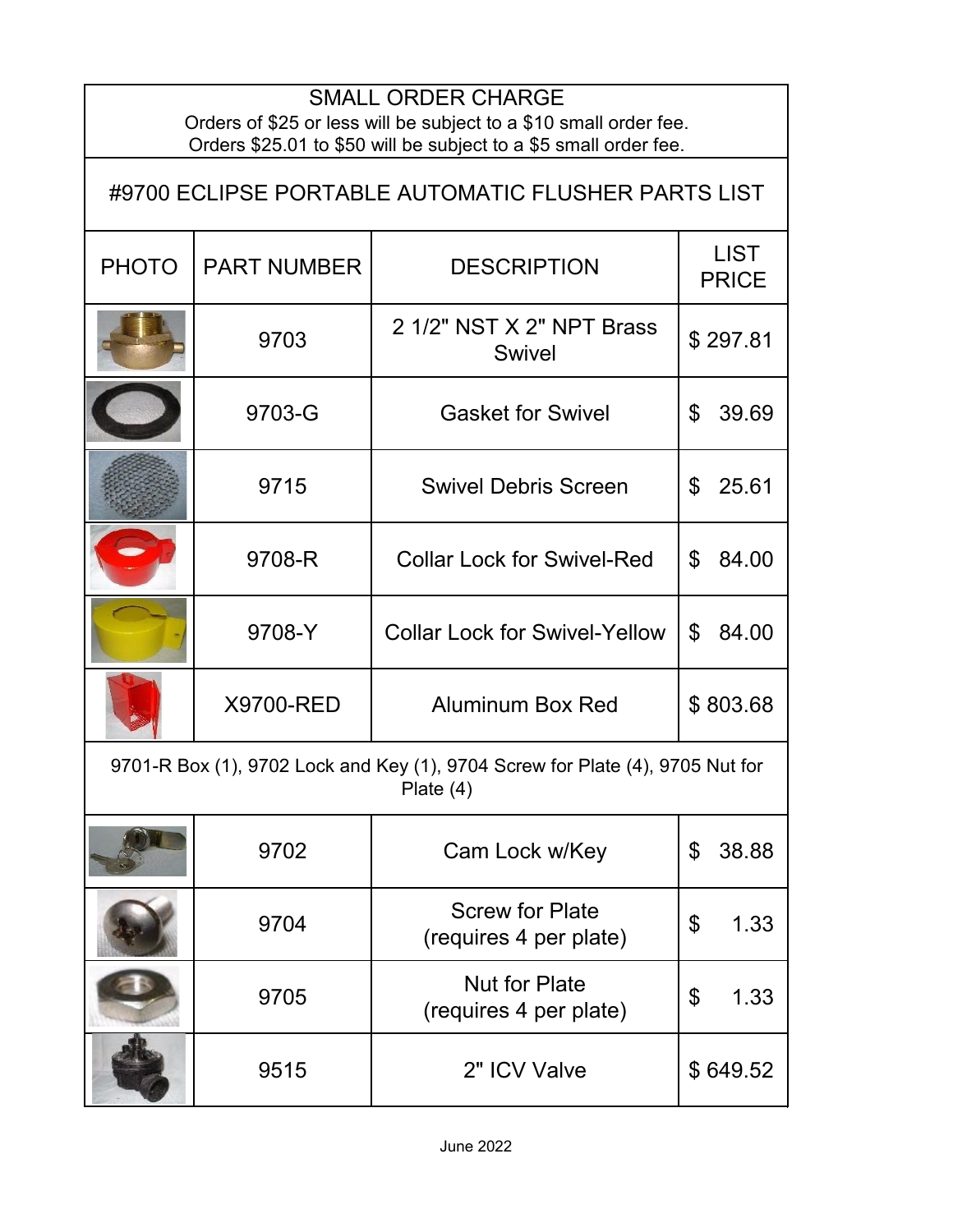|                                                                                                                                          | X9517              | <b>Controller with Battery for</b><br>9700                                                                | \$523.88                    |
|------------------------------------------------------------------------------------------------------------------------------------------|--------------------|-----------------------------------------------------------------------------------------------------------|-----------------------------|
| 9517 Controller (1), 9518 Battery (2), 9434 Cover (1), HV458200 Solenoid (1)                                                             |                    |                                                                                                           |                             |
|                                                                                                                                          | 9434               | <b>Controller Cover Button</b>                                                                            | \$<br>9.71                  |
|                                                                                                                                          | X4PVC              | #9700 Controller Holder                                                                                   | 33.00<br>\$                 |
| 4PVC Pipe (.5), 9400A-38 Bolt (2), 9458 Lock Washer (2), 345-N-9400 Nut (2)                                                              |                    |                                                                                                           |                             |
|                                                                                                                                          |                    | #9700 ECLIPSE PORTABLE AUTOMATIC OPTIONS PARTS LIST                                                       |                             |
| <b>PHOTO</b>                                                                                                                             | <b>PART NUMBER</b> | <b>DESCRIPTION</b>                                                                                        | <b>LIST</b><br><b>PRICE</b> |
|                                                                                                                                          | X9700-YELLOW       | <b>Aluminum Box Yellow</b>                                                                                | \$803.81                    |
| 9701-Y Box (1), 9702 Lock and Key (1), 9704 Screw for Plate (4), 9705 Nut for<br>Plate $(4)$                                             |                    |                                                                                                           |                             |
|                                                                                                                                          | 9708-Y             | <b>Collar Lock for Swivel-Yellow</b>                                                                      | \$<br>84.00                 |
|                                                                                                                                          | X66-PETCOCK        | <b>Stainless Steel Petcock</b><br><b>Assembly for Sampling</b><br>(Specify 9700 w/sampling when ordering) | 74.00<br>\$                 |
| 66S01 Body (1), 66S08 O-ring (1), 66S02 Nut (1), 66S03 Plunger (1), 66S10 (O-ring<br>(1), 66S04 Pin (1), 66S05 Nozzle (1), 66S22 Cap (1) |                    |                                                                                                           |                             |
|                                                                                                                                          | X9709              | Dechlorination Basket for 9700                                                                            | \$246.00                    |
|                                                                                                                                          | X9713              | <b>Water Diverter</b><br>(Specify Color)                                                                  | \$250.00                    |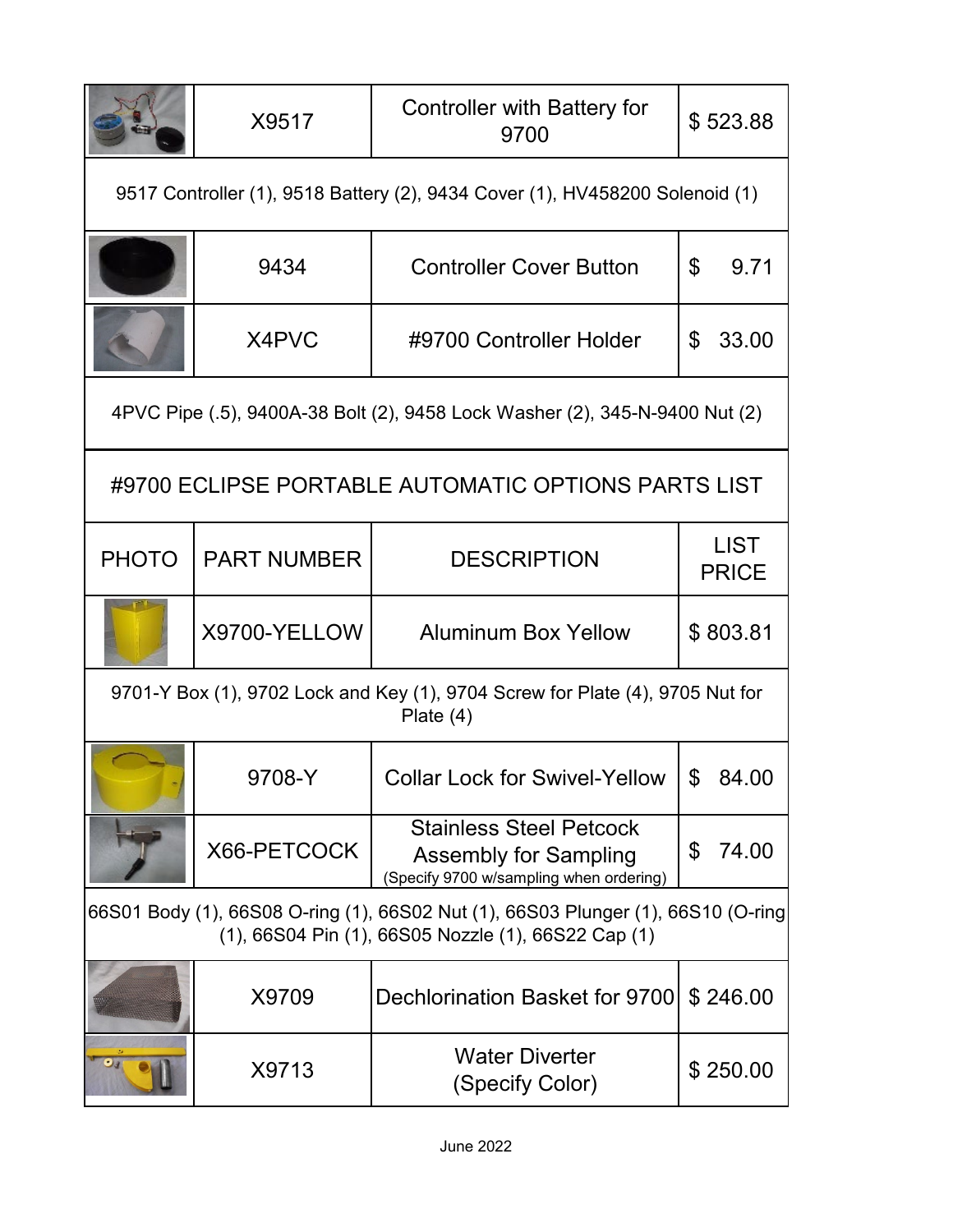|                                                                                                                     | 9702-K                                                          | Key Only for 9700 Lock                       | \$<br>8.89                  |  |
|---------------------------------------------------------------------------------------------------------------------|-----------------------------------------------------------------|----------------------------------------------|-----------------------------|--|
|                                                                                                                     | X9530                                                           | <b>Bluetooth Controller Complete</b>         | \$410.00                    |  |
|                                                                                                                     | 9530 Bluetooth Controller (1), 9531 Battery (2), 9434 Cover (1) |                                              |                             |  |
|                                                                                                                     | 9531                                                            | <b>Battery for Bluetooth</b>                 | \$<br>47.36                 |  |
|                                                                                                                     | Z9700-<br><b>BLUETOOTH</b>                                      | <b>Bluetooth Controller 9700</b><br>Retrofit | \$410.00                    |  |
| 2" ICV VALVE PARTS LIST (6 bolts on bonnet)                                                                         |                                                                 |                                              |                             |  |
| <b>PHOTO</b>                                                                                                        | <b>PART NUMBER</b>                                              | <b>DESCRIPTION</b>                           | <b>LIST</b><br><b>PRICE</b> |  |
|                                                                                                                     | HV374500                                                        | 9515 Diaphragm                               | \$170.36                    |  |
|                                                                                                                     | X380600                                                         | 9515 Bonnet Complete                         | \$320.67                    |  |
| HV380600 Bonnet (1), HV561200 Knob (1), HV561500 Bleed Screw (1), HV371600<br>E-Clip (1), HV560800 Flow Control (1) |                                                                 |                                              |                             |  |
|                                                                                                                     | HV561500                                                        | 9515 Bleed Screw                             | 27.42<br>$\mathfrak{L}$     |  |
|                                                                                                                     | HV561200                                                        | 9515 Flow Control Knob                       | \$<br>27.45                 |  |
|                                                                                                                     | HV366700                                                        | 9515 Bonnet Bolt<br>(requires 6 per Bonnet)  | 30.19<br>\$                 |  |
|                                                                                                                     | HV371600                                                        | 9515 E-Clip Retainer                         | \$<br>4.82                  |  |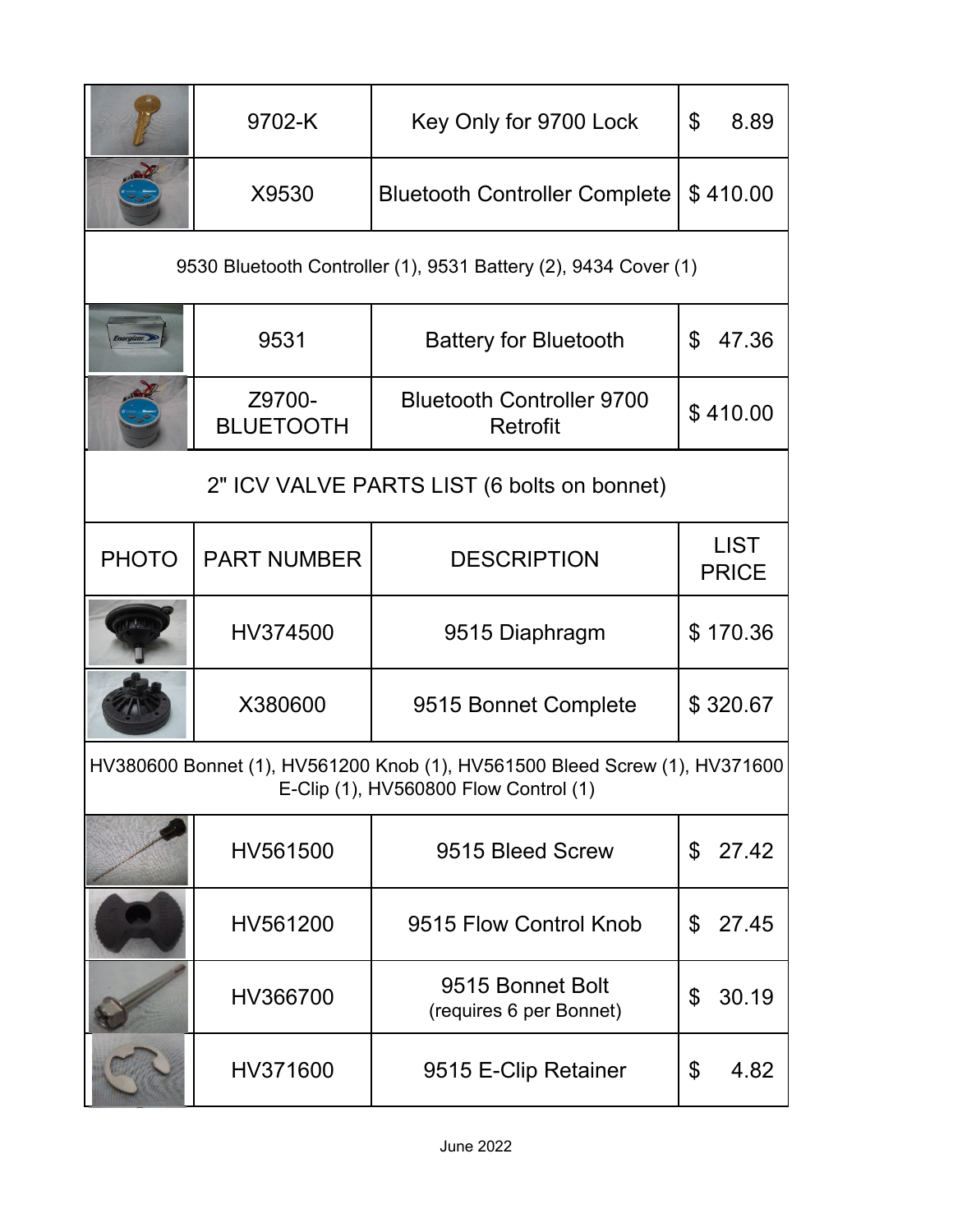|                                                                                | HV560800                                                | 9515 Flow Control                             | \$<br>64.45                 |  |
|--------------------------------------------------------------------------------|---------------------------------------------------------|-----------------------------------------------|-----------------------------|--|
|                                                                                | HV365400                                                | 9515 Valve Spring                             | \$<br>12.99                 |  |
|                                                                                | HV365900                                                | 9515 Diaphragm Support                        | \$<br>13.03                 |  |
|                                                                                | HV365500                                                | 9515 Valve Body                               | \$482.06                    |  |
|                                                                                | OLD STYLE 2" PGV VALVE PARTS LIST (12 screws on bonnet) |                                               |                             |  |
| <b>PHOTO</b>                                                                   | <b>PART NUMBER</b>                                      | <b>DESCRIPTION</b>                            | <b>LIST</b><br><b>PRICE</b> |  |
|                                                                                | HV415600                                                | 9516 Diaphragm                                | \$165.71                    |  |
|                                                                                | X415500                                                 | 9516 Bonnet Complete                          | \$233.53                    |  |
| HV415500 Bonnet, HV412700 Knob, HV427100 Bleed Screw, HV414600 Flow<br>Control |                                                         |                                               |                             |  |
|                                                                                | HV427100                                                | 9516 Bleed Screw                              | 27.42                       |  |
|                                                                                | HV412700                                                | 9516 Flow Control Handle                      | 28.12<br>\$                 |  |
|                                                                                | HV414600                                                | 9516 Flow Control                             | 63.94<br>\$                 |  |
|                                                                                | HV472800                                                | 9516 Bonnet Screw<br>(requires 12 per bonnet) | \$<br>14.35                 |  |
|                                                                                | HV414200                                                | 9516 Valve Spring                             | \$<br>12.90                 |  |